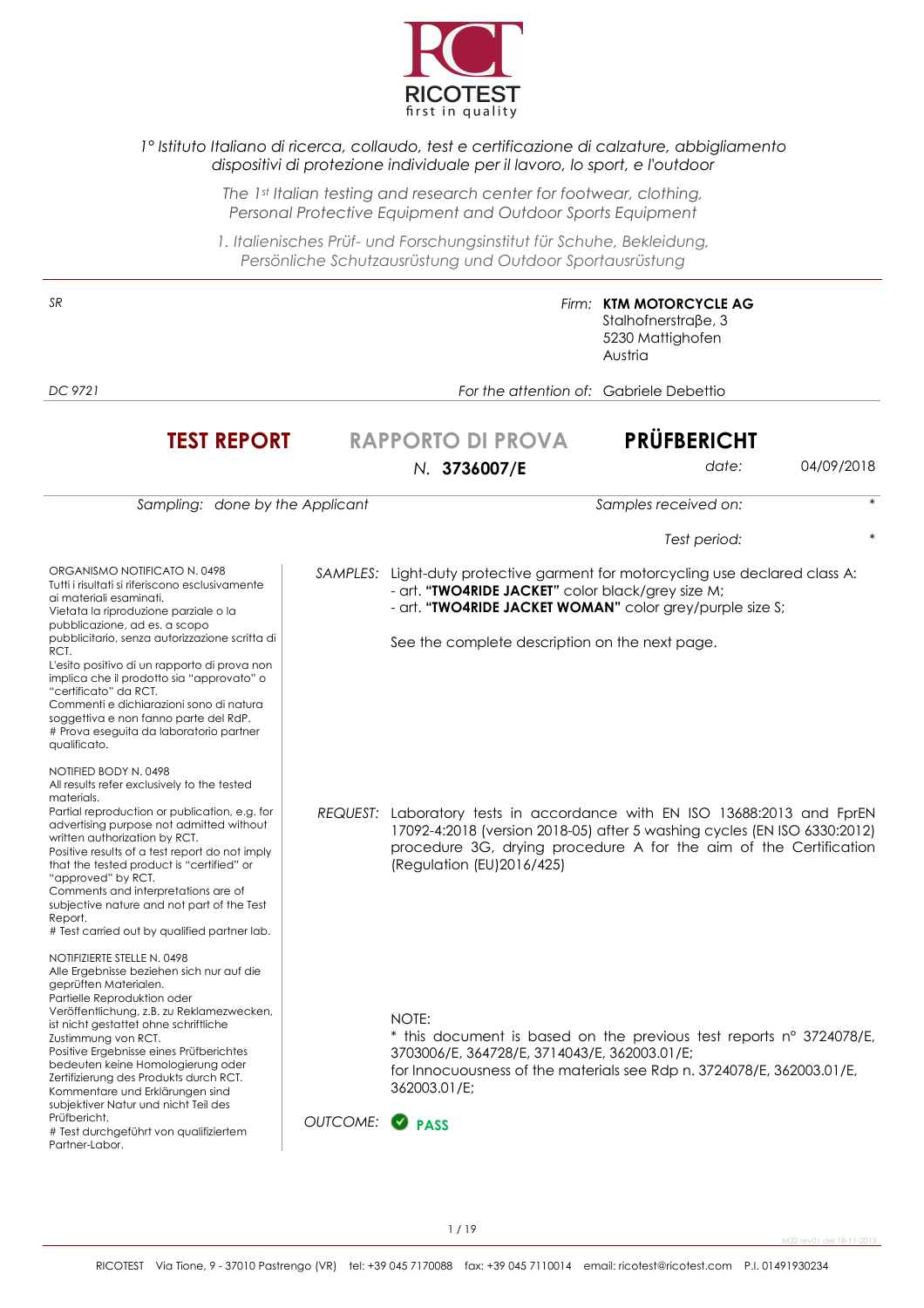

*N.* **3736007/E** *date:* 04/09/2018

Description:

- article: **"TWO4RIDE JACKET"** color black/grey size M;
- external side:
- black fabric "Reinforcement Filltex #4311 PU2 DWR US\$5.30/Y FOB KOREA" **(1a)** sewn on material "2";
- black stretch knitted fleece "FY15099-28" **(2a)**;
- gray stretch knitted fleece "FY15099-28" **(2b)**;

internal side:

- orange fabric "FY-1011 P/D" **(5)**;
- black felt "180G ALOVA AGAIST PEEING/BLK" **(6)**;
- black fabric "#1206 330D TASLAN" **(7)**;
- black perforated knitting "POLY 11:1 MESH" **(8);**
- orange knitting "CH-1068 FABRIC" **(10)**;
- orange tape "READY TO RACE" **(11)**;
- black fabric "210T TAFFETA P/D" **(12)**;

main fastening ystem:

- by means of a metallic zipper and Velcro;

sleeve and wrist closure:

- by means of Velcro **(4)**;

external pockets: - black felt "180G ALOVA AGAIST PEEING/BLK" **(6)** with metallic zip closure;

internal pockets:

- black fabric "#1206 330D TASLAN" **(7)** with metallic zip closure;

protectors pocket:

- for shoulder and elbow pockets: black perforated knitting "POLY 11:1 MESH" **(8)** with Velcro closure;

- for back protector pocket: black perforated knitting "POLY 11:1 MESH" **(8)** and black stretch knitting "PKT MOCK-UP" **(9)**  with Velcro closure;

vents:

- black knitting "P2M 320 MESH/BLK" **(3)** with metallic zip closure;

article: **"TWO4RIDE JACKET WOMAN"** color grey/purple size S;

it differs from the model **"TWO4RIDE JACKET"** color black/grey size M in the following features:

external side:

- gray fabric "Reinforcement Filltex #4311 PU2 DWR US\$5.30/Y FOB KOREA" **(1b)** sewn on material "2";

- gray stretch knitted fleece "FY15099-28" **(2b)**;
- purple stretch knitted fleece "FY15099-28" **(2c)**;

protectors inserted in the garment:

- shoulder protector:

- **YF602** company YF PROTECTOR;
- elbow protector
- **YF603** company YF PROTECTOR;
- back protector
	- **"SCL (X)\* 19"** company SAS TEC;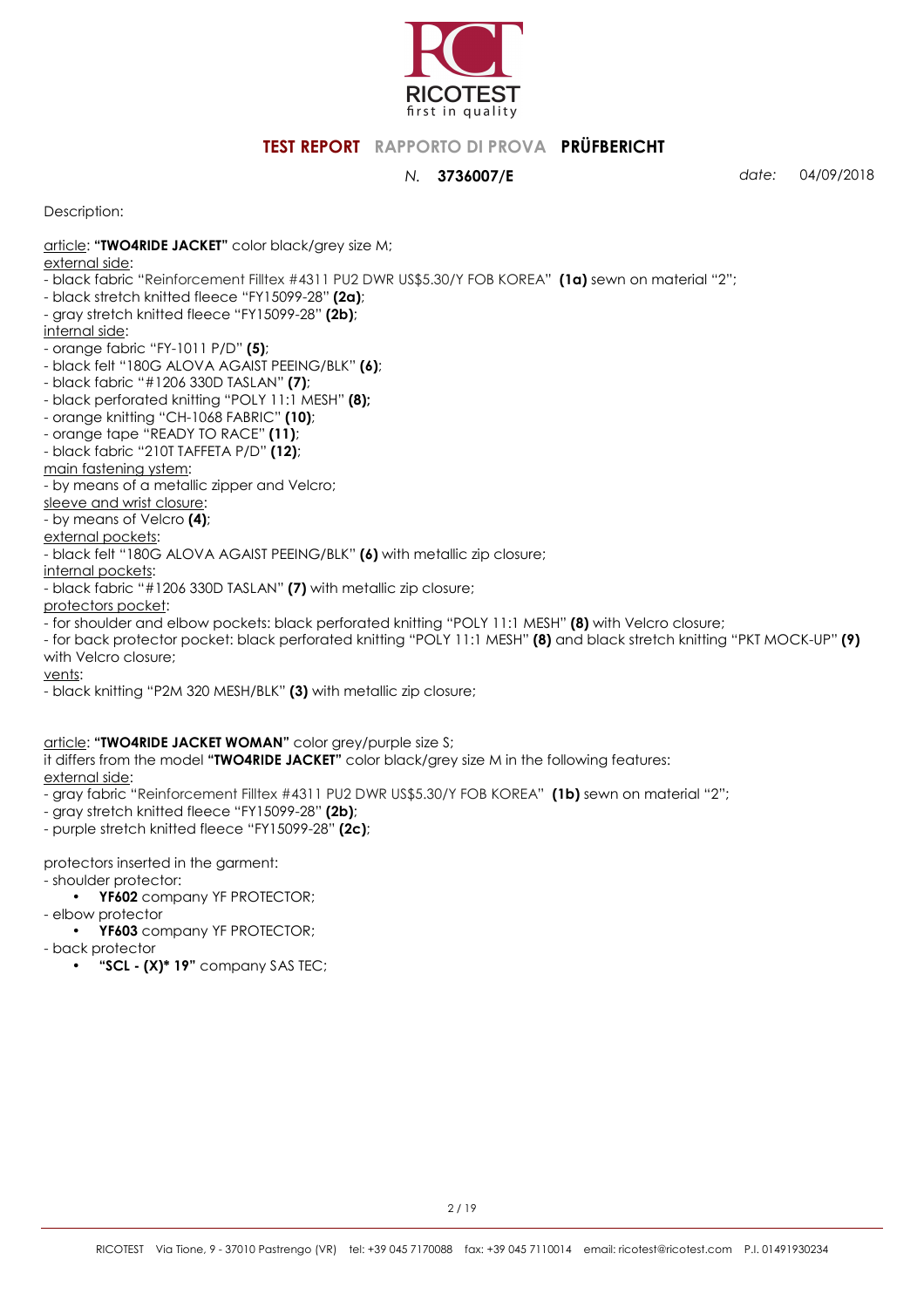

*N.* **3736007/E** *date:* 04/09/2018

The combinations for the impact abrasion tests:

A) 1+2+8 (zone 1-2-3); B) 2+8 (zone 2-3); C) 2 (zone 2-3); D) 2+6 (zone 2-3); E) 2+9 (zone 2-3); F) 3 (vents, zone 3);

The seams externally identified in the garment ("SSS") are the followings ( "//" means " stitched"): a) 2//2 - Flat-seam, single stitching- with covered safety stitching (zone 2-3);

The seams identified in the protector pocket material are the followings ( "//" means " stitched"):

b) 8//8 - Outside-seam, double stitching (protector pocket material); c) 8//9 - Flat-seam "folded", single stitching (protector pocket material);

d) 8//8 - Flat-seam "folded", single stitching (protector pocket material);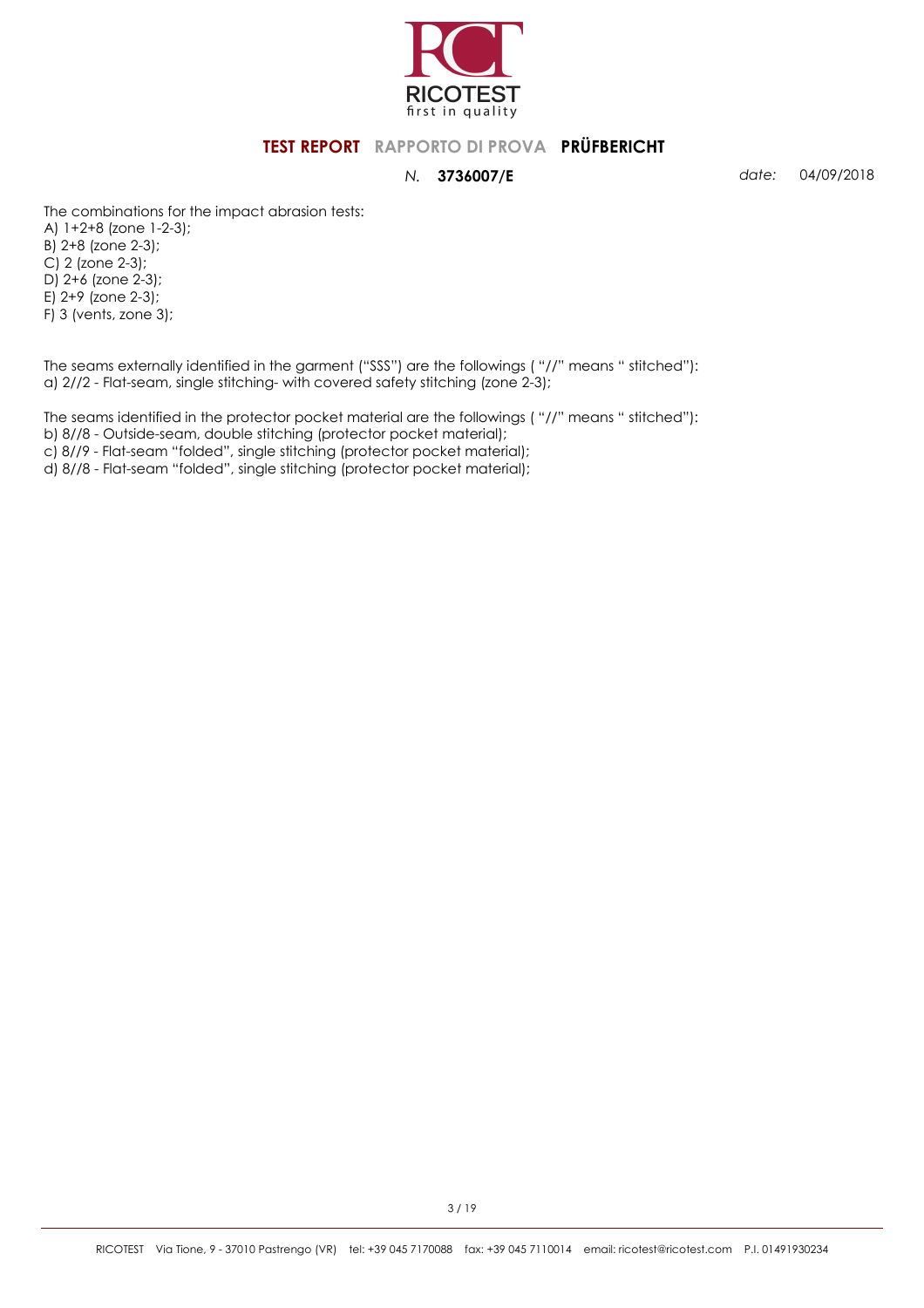

| <b>References</b>                 | <b>Tests</b>                                  | Measuring<br>unit | <b>Requirements</b>                                                                                                                                                                                                                                                                                                                      | <b>Results</b> |
|-----------------------------------|-----------------------------------------------|-------------------|------------------------------------------------------------------------------------------------------------------------------------------------------------------------------------------------------------------------------------------------------------------------------------------------------------------------------------------|----------------|
| <b>EN ISO</b><br>13688:2013       | Protective clothing - general<br>requirements |                   |                                                                                                                                                                                                                                                                                                                                          |                |
| 4.2                               | <b>Innocuousness</b>                          |                   | Materials shall not<br>adversely affect the<br>health or hygiene of<br>the user, materials shall<br>not release substances<br>generally know to be<br>toxic, carcinogenic,<br>mutagenic, allergenic,<br>toxic to reproduction<br>or otherwise harmful.                                                                                   | pass           |
| 4.3<br>$4.3.1 - 4.3.2 -$<br>4.3.3 | Design                                        |                   | The design should<br>facilitate its correct<br>positioning on the user<br>and should ensure that<br>it remains in place<br>during the course of<br>work, ensuring that no<br>parts of the body get<br>uncovered by<br>expected movements<br>by the wearer. When<br>two or more items are<br>worn together, they<br>should be compatible. | pass           |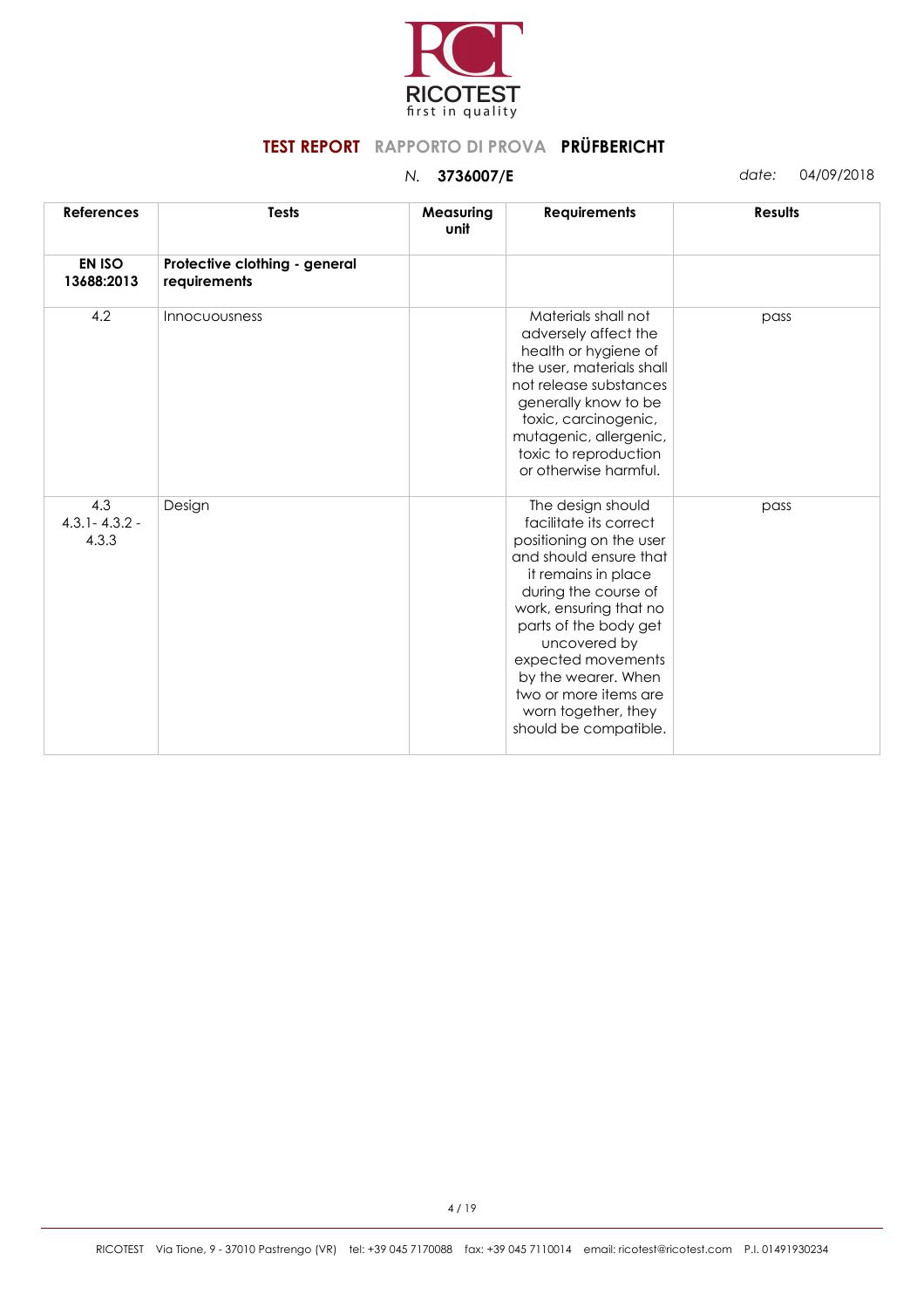

| <b>References</b>                 | Tests                                                                                                                                   | Measuring<br>unit | <b>Requirements</b> | <b>Results</b> |
|-----------------------------------|-----------------------------------------------------------------------------------------------------------------------------------------|-------------------|---------------------|----------------|
| 4.4<br>$4.4.1 - 4.4.2$<br>Annex C | Comfort<br>Clothing:                                                                                                                    |                   |                     |                |
|                                   | - should provide a level of comfort<br>consistent with the level of<br>protection against hazard which is<br>provided;                  |                   | pass                | pass           |
|                                   | - should not have rough, sharp or<br>hard surfaces that irritate or injure<br>the user;                                                 |                   | pass                | pass           |
|                                   | - should not be so tight, loose<br>and/or heavy so that it restricts<br>normal movements;                                               |                   | pass                | pass           |
|                                   | - should not be so tight that blood<br>flow and deep breathing are<br>restricted;                                                       |                   | pass                | pass           |
|                                   | - allows the following movements:<br>standing, sitting, walking, stair<br>climbing, raising both hands above<br>the head, bending over; |                   | pass                | pass           |
|                                   | - should not be so loose that it flaps<br>about or moves independently<br>and inconveniently;                                           |                   | pass                | pass           |
|                                   | - should not be points at which<br>unexpected and unintended gaps<br>open up between or within<br>components of the clothing;           |                   | pass                | pass           |
|                                   | - should not cause any<br>unreasonable restriction of<br>movement at any joint;                                                         |                   | pass                | pass           |
|                                   | - putting on and removing other<br>items of PPE should be possible<br>without difficulty.                                               |                   | pass                | pass           |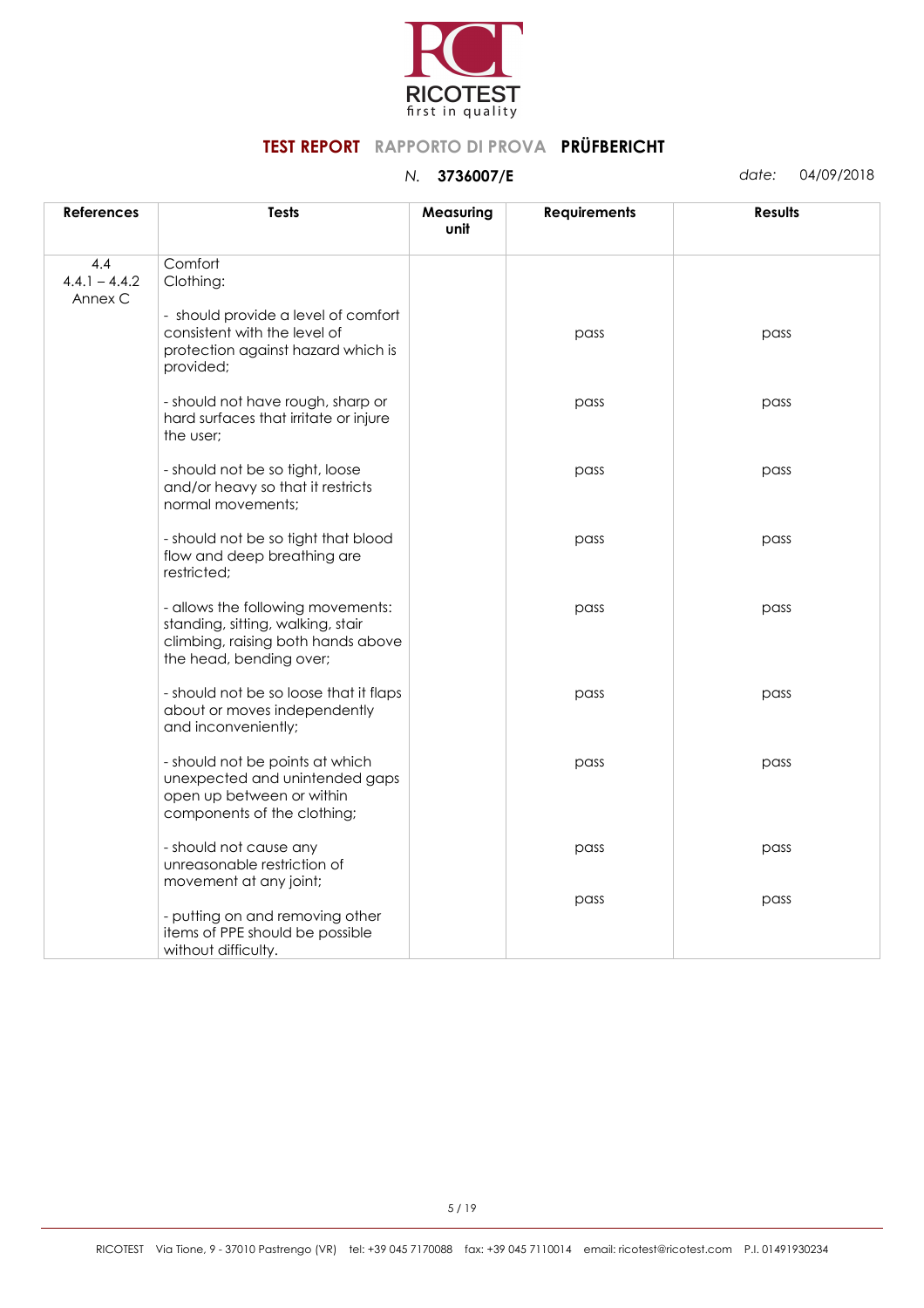

| References                        | <b>Tests</b>                                                                                                                | Measuring<br>unit | <b>Requirements</b> | <b>Results</b> |
|-----------------------------------|-----------------------------------------------------------------------------------------------------------------------------|-------------------|---------------------|----------------|
| 4.4<br>$4.4.1 - 4.4.2$<br>Annex C | Comfort<br>- armholes, crotch and other<br>elements of clothing design are<br>appropriately proportioned and<br>positioned; |                   | pass                | pass           |
|                                   | - the range of adjustment<br>available is adequate;                                                                         |                   | pass                | pass           |
|                                   | - arms and legs of the clothing<br>should not be so long that they<br>interfere with hand and foot<br>movements.            |                   | pass                | pass           |
|                                   |                                                                                                                             |                   |                     |                |
|                                   |                                                                                                                             |                   |                     |                |
|                                   |                                                                                                                             |                   |                     |                |
|                                   |                                                                                                                             |                   |                     |                |
|                                   |                                                                                                                             |                   |                     |                |
|                                   |                                                                                                                             |                   |                     |                |
|                                   |                                                                                                                             |                   |                     |                |
|                                   |                                                                                                                             |                   |                     |                |
|                                   |                                                                                                                             |                   |                     |                |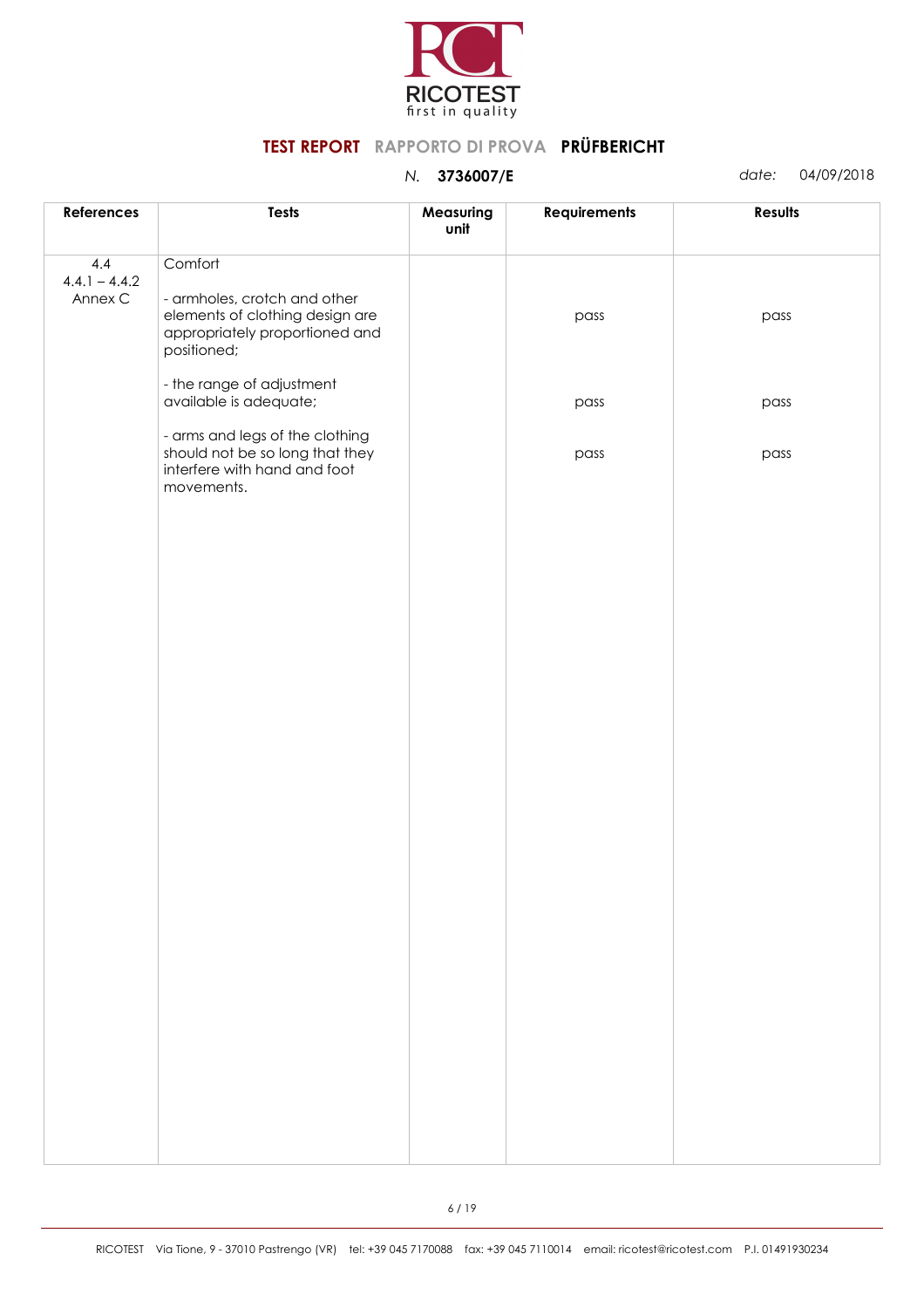

| <b>References</b>                                                          | <b>Tests</b>                                                                                                                                                                                                                                                                                                                                      | Measuring<br>unit | <b>Requirements</b>                                                                                                                                                                                                                                    | <b>Results</b>                                                                                     |
|----------------------------------------------------------------------------|---------------------------------------------------------------------------------------------------------------------------------------------------------------------------------------------------------------------------------------------------------------------------------------------------------------------------------------------------|-------------------|--------------------------------------------------------------------------------------------------------------------------------------------------------------------------------------------------------------------------------------------------------|----------------------------------------------------------------------------------------------------|
| FprEN 17092-<br>4:2018<br>(FprEN 17092-<br>1:2018<br>(version 2018-<br>05) | Protective garments for motorcycle<br>riders                                                                                                                                                                                                                                                                                                      |                   |                                                                                                                                                                                                                                                        |                                                                                                    |
| $\equiv$                                                                   | Class of protection<br>- declared<br>- verified                                                                                                                                                                                                                                                                                                   |                   | AAA, AA, A, B or C<br>AAA, AA, A, B or C                                                                                                                                                                                                               | A<br>A                                                                                             |
| 4.1.1<br>(EN ISO<br>13688:2013<br>p. 4.2                                   | <b>Innocuousness</b>                                                                                                                                                                                                                                                                                                                              |                   | Materials shall not<br>adversely affect the<br>health or hygiene of<br>the user, materials shall<br>not release substances<br>generally know to be<br>toxic, carcinogenic,<br>mutagenic, allergenic,<br>toxic to reproduction<br>or otherwise harmful. | pass                                                                                               |
| 4.1.2                                                                      | Dimensional stability of garments                                                                                                                                                                                                                                                                                                                 |                   |                                                                                                                                                                                                                                                        |                                                                                                    |
| (EN ISO<br>13688:2013<br>$p. 5.2 + 5.3$                                    | Dimensional changing due to<br>cleaning                                                                                                                                                                                                                                                                                                           |                   | (5 washing cycles at<br>$30^{\circ}$ C)                                                                                                                                                                                                                | washing procedure: 3G<br>drying procedure: A                                                       |
|                                                                            | Whole garment                                                                                                                                                                                                                                                                                                                                     |                   |                                                                                                                                                                                                                                                        |                                                                                                    |
| (ISO 5077:2007<br>ISO 6330:2012)                                           | Domestic washing<br>Jacket<br>Measure a<br>$\bullet$<br>Measure b<br>$\bullet$<br>Measure c<br>$\bullet$<br>Measure d<br>$\bullet$<br>Measure e<br>Measure f<br>$\bullet$<br>Measure g1/g2/g3<br>Measure h<br>Measure i<br><b>Trouser</b><br>Measure a<br>$\bullet$<br>Measure b<br>Measure c<br>Measure d<br>Measure e<br>Measure f<br>Measure g | $\%$              | $\geq$ -5 and $\leq$ +5                                                                                                                                                                                                                                | $\mathsf{O}$<br>$-0,5$<br>$-0,5$<br>0<br>0<br>$-0,5$<br>$-0.5/-0.5/-0.5$<br>$\mathbf{0}$<br>$-0,5$ |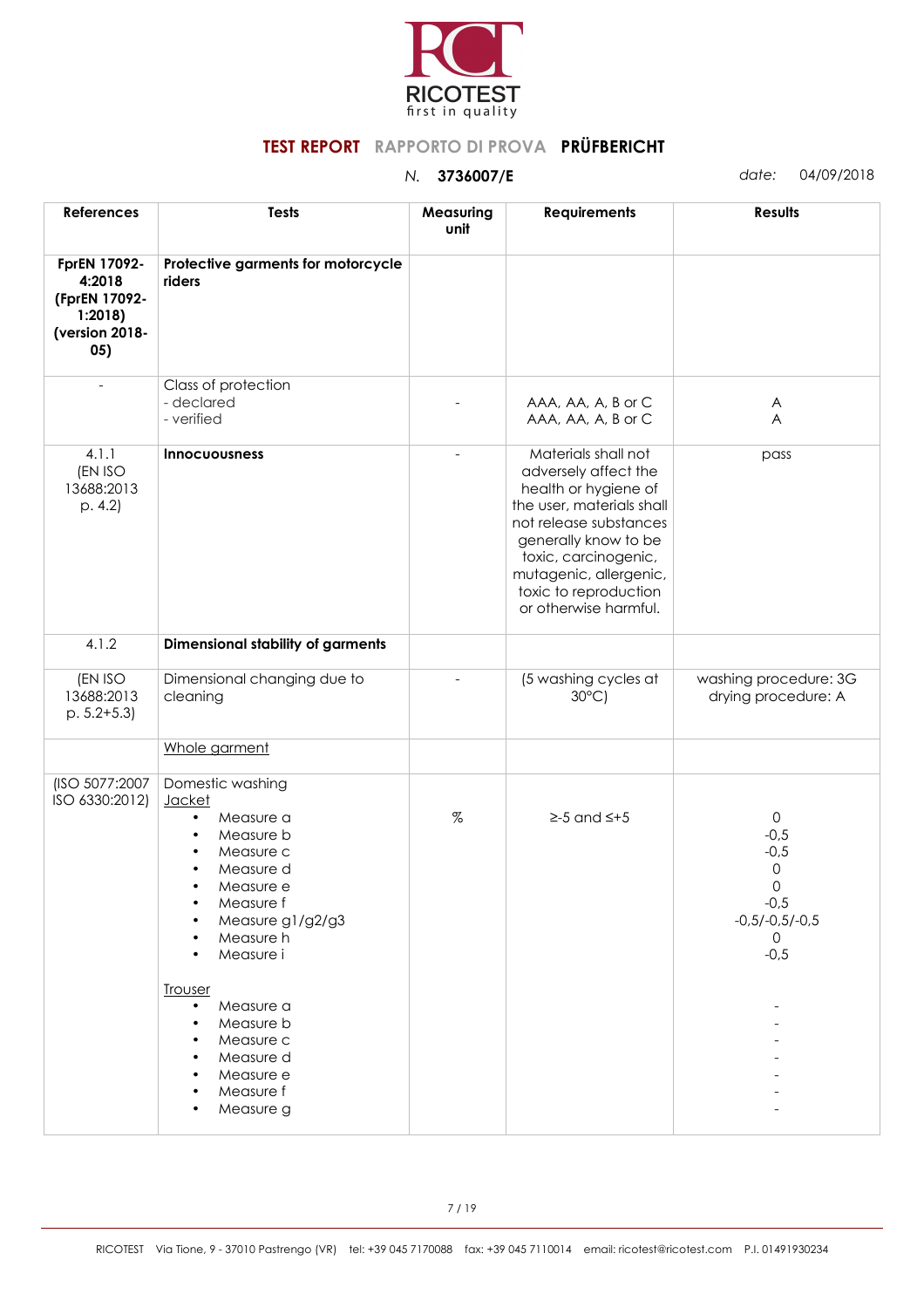

| <b>References</b> | <b>Tests</b>                                             | Measuring<br>unit | <b>Requirements</b>                                                                                                                                                                                                                                                           | Results |
|-------------------|----------------------------------------------------------|-------------------|-------------------------------------------------------------------------------------------------------------------------------------------------------------------------------------------------------------------------------------------------------------------------------|---------|
|                   | After cleaning washing marking<br>shall be legible       |                   | pass                                                                                                                                                                                                                                                                          | pass    |
| 4.1.3             | <b>Garment and samples</b><br>performance after cleaning |                   |                                                                                                                                                                                                                                                                               |         |
| $\overline{a}$    | General<br>(not required for class B)                    |                   | Garments and<br>samples shall be<br>cleaned according to<br>EN ISO 13688:2013, 5.2<br>prior to testing and<br>shall conform to the<br>requirements specified<br>in 4.2 to 4.8 of this<br>standard after the<br>required number of<br>cleanings, if<br>applicable              | pass    |
| $\overline{a}$    | General<br>(not required for class B)                    |                   | For garments with<br>removable mandatory<br>or optional impact<br>protectors, where<br>according to the<br>manufacturer's<br>instructions the<br>protectors are to be<br>removed prior to<br>cleaning, the<br>protectors shall be<br>able to be reinstalled<br>after cleaning | pass    |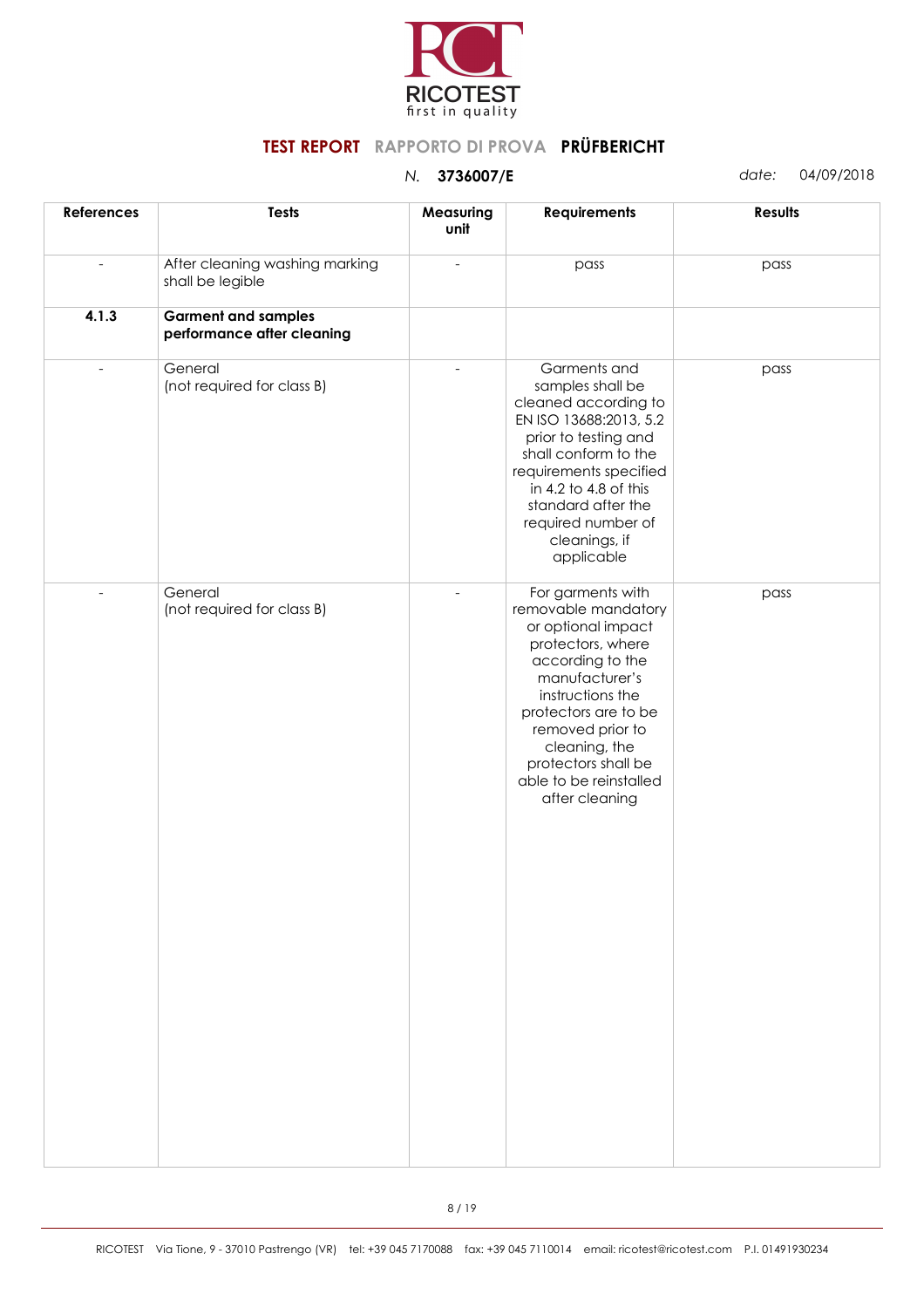

| <b>References</b>                                   | <b>Tests</b>                                                                                                                                                                                                                                                                                                                                         | Measuring<br>unit | <b>Requirements</b>                  | <b>Results</b>       |
|-----------------------------------------------------|------------------------------------------------------------------------------------------------------------------------------------------------------------------------------------------------------------------------------------------------------------------------------------------------------------------------------------------------------|-------------------|--------------------------------------|----------------------|
| 4.2                                                 | Impact energy absorption                                                                                                                                                                                                                                                                                                                             |                   |                                      |                      |
| 4.2.1<br>(Table 1)<br>(not required<br>for class B) | Impact protection shall be present<br>in the garment according to table                                                                                                                                                                                                                                                                              |                   | pass                                 | pass                 |
|                                                     | For garments with pockets for<br>optional impact protectors, there<br>can be at least one type of impact<br>protector that is available for each<br>protector pocket;                                                                                                                                                                                |                   | pass                                 | pass                 |
|                                                     | All impact protectors present in a<br>garment, whether mandatory or<br>optional, shall meet at least the<br>Level 1 requirements according to<br>the standards listed in Table 1.<br>Pockets intended for impact<br>protectors shall not contain any<br>other items other than impact<br>protectors complying with the<br>applicable part of EN1621; |                   | Pass                                 | Pass                 |
|                                                     | EN 1621-1 protectors shall be<br>positioned in the garment so that<br>they cover the appropriate body<br>part according to the relevant<br>impact protector standard. This<br>requirement applies also to<br>optional protectors (EN 1621-2<br>and/or EN 1621-3) if present;                                                                         |                   | Pass                                 | Pass                 |
|                                                     | Suit/Jackets:<br>- Elbow (mandatory)<br>- Shoulder (mandatory)<br>- Chest (optional)<br>- Back (optional)<br>- Lumbar (optional)                                                                                                                                                                                                                     |                   | pass<br>pass<br>pass<br>pass<br>pass | pass<br>pass<br>pass |
|                                                     | Suits/Trousers:<br>- Knee or knee leg (mandatory)<br>- Hip (mandatory for Class AAA<br>and AA, optional only Class A, B<br>and C garments)                                                                                                                                                                                                           |                   | pass<br>pass                         |                      |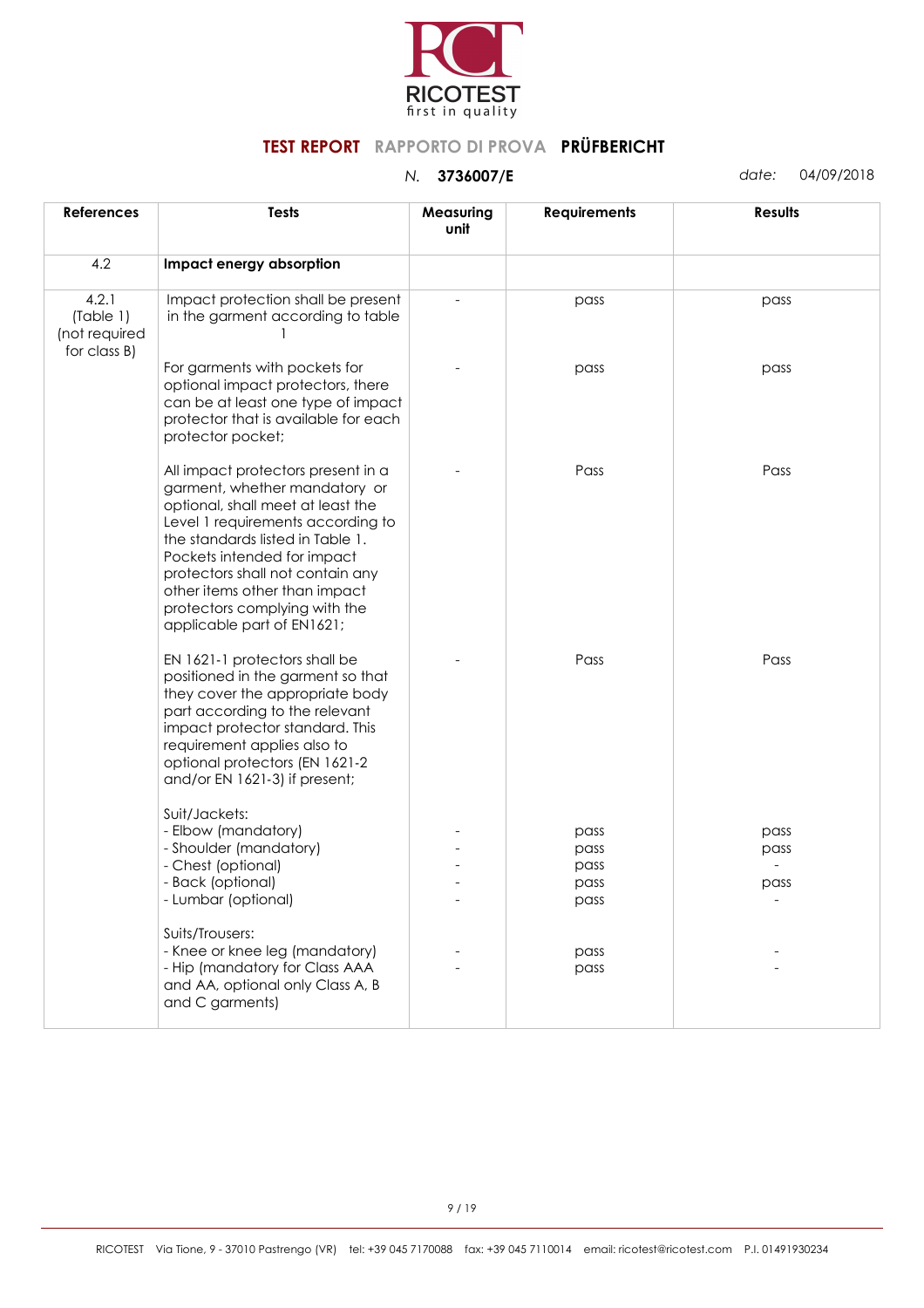

| <b>References</b>               | <b>Tests</b>                                                                                                                                                                                                                                                                                                                                                                                                                                                   | Measuring<br>unit | <b>Requirements</b> | <b>Results</b> |
|---------------------------------|----------------------------------------------------------------------------------------------------------------------------------------------------------------------------------------------------------------------------------------------------------------------------------------------------------------------------------------------------------------------------------------------------------------------------------------------------------------|-------------------|---------------------|----------------|
| 4.2.2<br>(5.5)<br>(not required | Impact protector location and<br>fixation                                                                                                                                                                                                                                                                                                                                                                                                                      |                   |                     |                |
| for class B)                    | Internal or external impact<br>protectors present in or on<br>garments shall be correctly aligned<br>in or on the garment no matter<br>which system is used to hold them<br>in place                                                                                                                                                                                                                                                                           |                   | pass                | pass           |
|                                 | Garments, with impact protector<br>pockets for location of optional<br>impact protectors listed in the<br>information notice for users, shall<br>be manufactured to ensure<br>correct positioning of the inserted<br>impact<br>protector EN 1621-1, EN 1621-2,<br>prEN 1621-3, and EN 1621-4<br>protectors shall be positioned in<br>the<br>garment so that they cover the<br>appropriate body part according<br>to the relevant impact protector<br>standard. |                   | pass                | pass           |
|                                 | Impact protectors shall be<br>appropriately placed and<br>restrained according to the test<br>method described in prEN<br>17092-1:2017, 5.2.2 and 5.4.2.                                                                                                                                                                                                                                                                                                       |                   | pass                | pass           |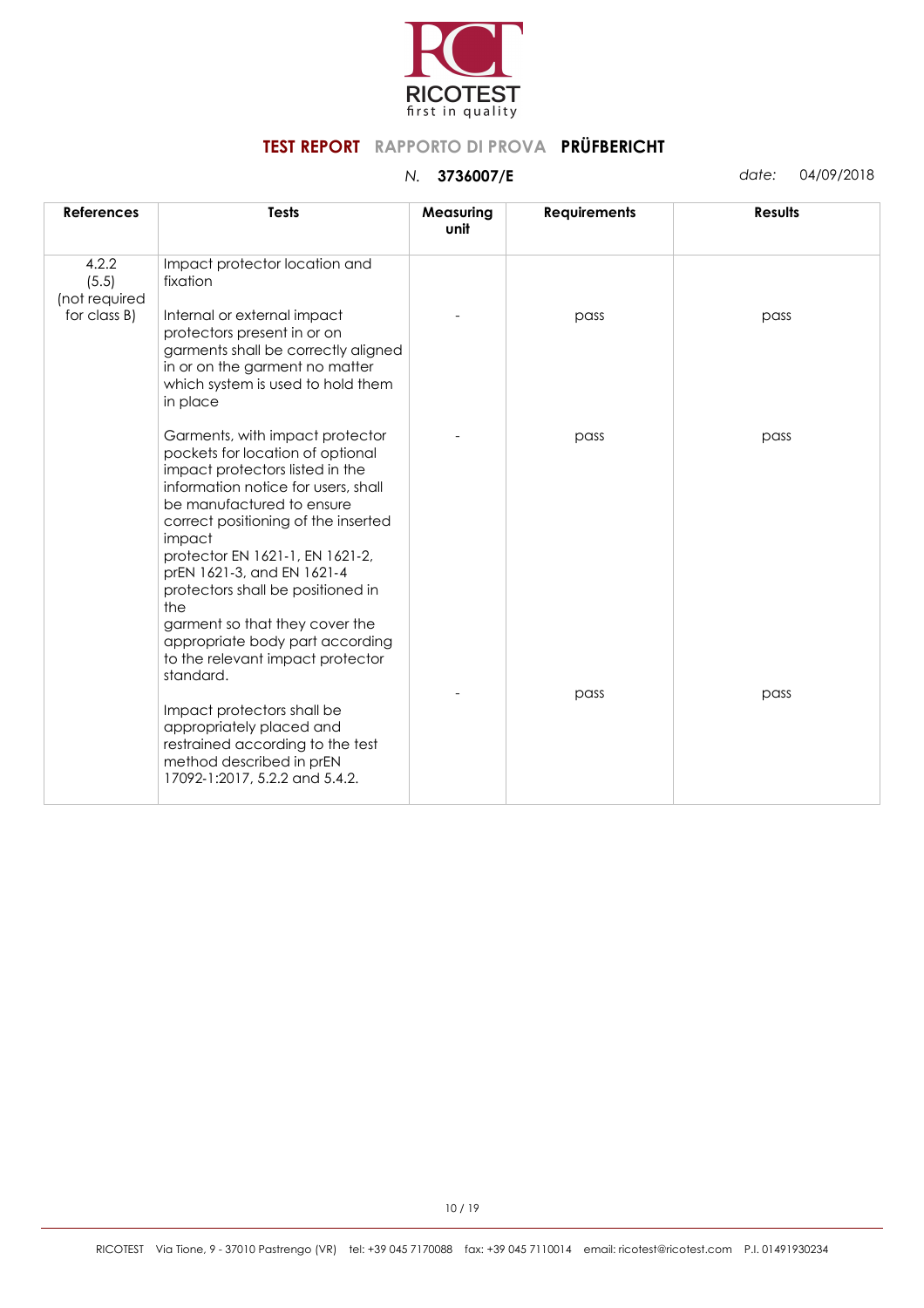

| <b>References</b>                               | <b>Tests</b>                                                                                                                                                                                                                                                | Measuring<br>unit | <b>Requirements</b> | <b>Results</b> |
|-------------------------------------------------|-------------------------------------------------------------------------------------------------------------------------------------------------------------------------------------------------------------------------------------------------------------|-------------------|---------------------|----------------|
| 4.2.2<br>(5.5)<br>(not required<br>for class B) | Restrain of impact protectors:<br>The checks below shall be<br>performed on a garment with                                                                                                                                                                  |                   |                     |                |
|                                                 | protectors worn by an assessor;<br>a) A visual and tactile check is<br>performed to confirm that<br>protectors are over the correct<br>location on the body also while<br>performing the ergonomic<br>exercises as in clause 5.5.4.3, Table<br>11, point 6; |                   | pass                | pass           |
|                                                 | b) A visual and tactile check of the<br>restraint of protectors in pockets is<br>performed to confirm that the<br>protectors are secure within the<br>pockets;                                                                                              |                   | pass                | pass           |
|                                                 | c) A visual and tactile check is<br>performed to confirm that<br>protectors restrained by other<br>means are secured in their position;                                                                                                                     |                   | pass                | pass           |
| 4.3<br>Table 2<br>(5.4)                         | <b>DAM - Impact abrasion resistance</b><br>Note; Results are reported in a<br>specific table, at the end of the<br>report.                                                                                                                                  |                   |                     |                |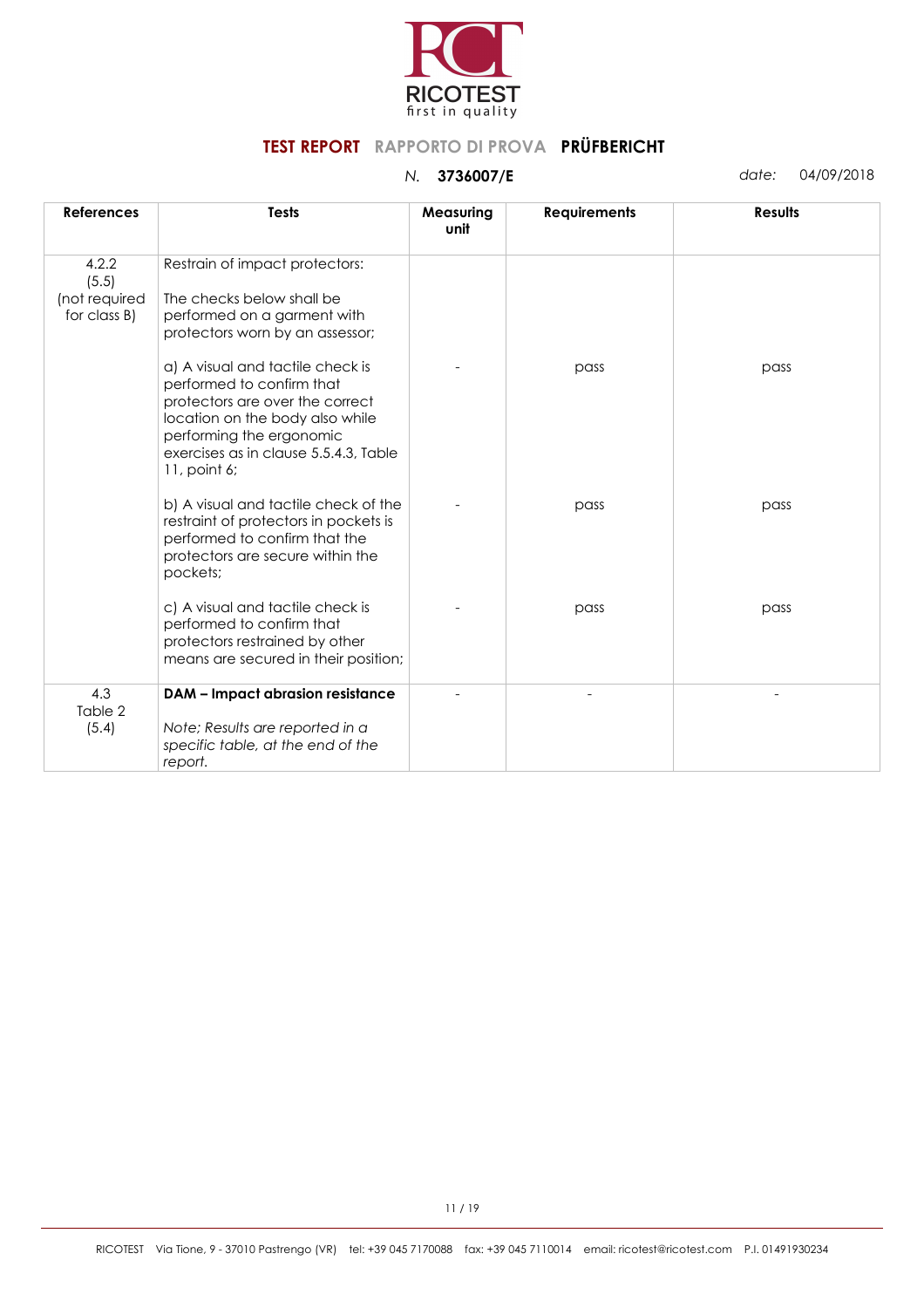

| <b>References</b>                            | <b>Tests</b>                                                                                                                                                                                                                                                            | Measuring<br>unit | <b>Requirements</b> |      | Results |     |     |
|----------------------------------------------|-------------------------------------------------------------------------------------------------------------------------------------------------------------------------------------------------------------------------------------------------------------------------|-------------------|---------------------|------|---------|-----|-----|
| 4.4<br>4.4.1                                 | <b>Structurally strong seams</b>                                                                                                                                                                                                                                        |                   |                     |      |         |     |     |
|                                              | - SSS in the SSL, which are on the<br>exterior of the garment in Zone 1<br>and 2 shall have at least one line of<br>the stitching protected by an SSL<br>material                                                                                                       |                   | pass                |      | pass    |     |     |
|                                              | - If present leather or textile<br>abrasion overlays and<br>reinforcements sewn onto the SSL<br>shall have at least two rows of<br>stitching attaching them to the SSL<br>but are not required to have at<br>least one line of stitching<br>protected.                  |                   | Pass                |      |         |     |     |
|                                              | - If present external rigid or semi-<br>rigid reinforcements sewn into<br>("window stitched") or onto the SSL<br>shall have at least two rows of<br>stitching attaching them to the SSL<br>but are not required to have at<br>least one line of stitching<br>protected. |                   | pass                |      |         |     |     |
|                                              |                                                                                                                                                                                                                                                                         |                   |                     |      | seam:   |     |     |
| 4.4.2                                        | Seam strength:                                                                                                                                                                                                                                                          |                   |                     | a    | b       | C   | d   |
| Table 3<br>(EN 13594:2015<br>p. 6.7 Annex B) | -zone 1                                                                                                                                                                                                                                                                 | N/mm              | $\geq 6$            |      |         |     |     |
|                                              | - zone 2                                                                                                                                                                                                                                                                |                   | $\geq 6$            | 11,7 |         |     |     |
|                                              | - zone 3                                                                                                                                                                                                                                                                |                   | $\geq 4$            | 11,7 |         |     |     |
|                                              | - protector pocket material<br>(if present)                                                                                                                                                                                                                             |                   | $\geq 4$            |      | 4,1     | 4,2 | 4,4 |
|                                              |                                                                                                                                                                                                                                                                         |                   |                     |      |         |     |     |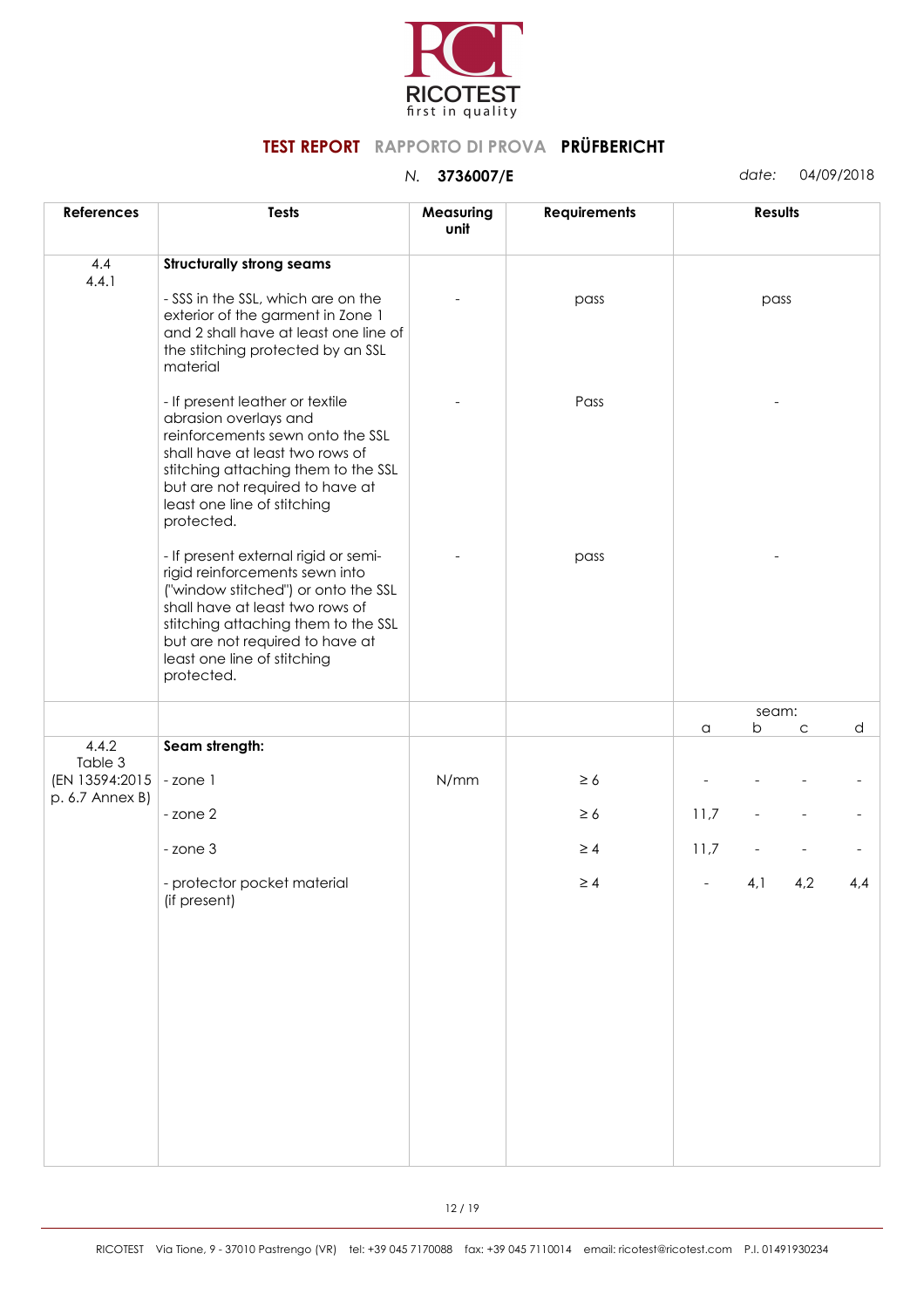

| <b>References</b>                | <b>Tests</b>                 | Measuring<br>unit   | <b>Requirements</b> | <b>Results</b> |                |                |    |
|----------------------------------|------------------------------|---------------------|---------------------|----------------|----------------|----------------|----|
|                                  |                              |                     |                     |                | material:      |                |    |
| 4.5                              | <b>Tear strength</b>         |                     |                     | $\mathbf{1}$   | $\overline{2}$ | $\mathfrak{Z}$ | 8  |
| Table 4<br>(EN ISO 3377-         | -zone 1                      |                     |                     |                |                |                |    |
| 1:2011 for                       | direction a:                 | $\mathsf{N}\xspace$ | $\geq 35$           | 103            |                |                |    |
| leather or EN<br>ISO 4674-       | direction b:                 |                     |                     | 103            |                |                |    |
| 1:2016 method                    | - zone 2                     |                     |                     |                |                |                |    |
| <b>B</b> for other               | direction a:                 |                     | $\geq 25$           | 103            | 42             |                |    |
| materials)                       | direction b:                 |                     |                     | 103            | 27             |                |    |
|                                  | - zone 3                     |                     |                     |                |                |                |    |
|                                  | direction a:<br>direction b: |                     | $\geq 25$           | 103<br>103     | 42<br>27       | 66<br>86       |    |
|                                  |                              |                     |                     |                |                |                |    |
|                                  | - protector pocket material  |                     |                     |                |                |                |    |
|                                  | (if present)<br>direction a: |                     | $\geq 10$           |                |                |                | 18 |
|                                  | direction b:                 |                     |                     |                |                |                | 13 |
|                                  |                              |                     |                     |                | material:      |                |    |
|                                  |                              |                     |                     |                | $\,9\,$        |                |    |
| 4.5<br>Table 4                   | <b>Tear strength</b>         |                     |                     |                |                |                |    |
| (EN ISO 3377-                    | -zone 1                      |                     |                     |                |                |                |    |
| 1:2011 for<br>leather or EN      | direction a:<br>direction b: | ${\sf N}$           | $\geq$ 35           |                |                |                |    |
| ISO 4674-                        |                              |                     |                     |                |                |                |    |
| 1:2016 method                    | - zone 2                     |                     |                     |                |                |                |    |
| <b>B</b> for other<br>materials) | direction a:<br>direction b: |                     | $\geq 25$           |                |                |                |    |
|                                  |                              |                     |                     |                |                |                |    |
|                                  | - zone 3<br>direction a:     |                     | $\geq 25$           |                |                |                |    |
|                                  | direction b:                 |                     |                     |                |                |                |    |
|                                  | - protector pocket material  |                     |                     |                |                |                |    |
|                                  | (if present)                 |                     |                     |                |                |                |    |
|                                  | direction a:                 |                     | $\geq 10$           |                | 19             |                |    |
|                                  | direction b:                 |                     |                     |                | 19             |                |    |
|                                  |                              |                     |                     |                |                |                |    |
|                                  |                              |                     |                     |                |                |                |    |
|                                  |                              |                     |                     |                |                |                |    |
|                                  |                              |                     |                     |                |                |                |    |
|                                  |                              |                     |                     |                |                |                |    |
|                                  |                              |                     |                     |                |                |                |    |
|                                  |                              |                     |                     |                |                |                |    |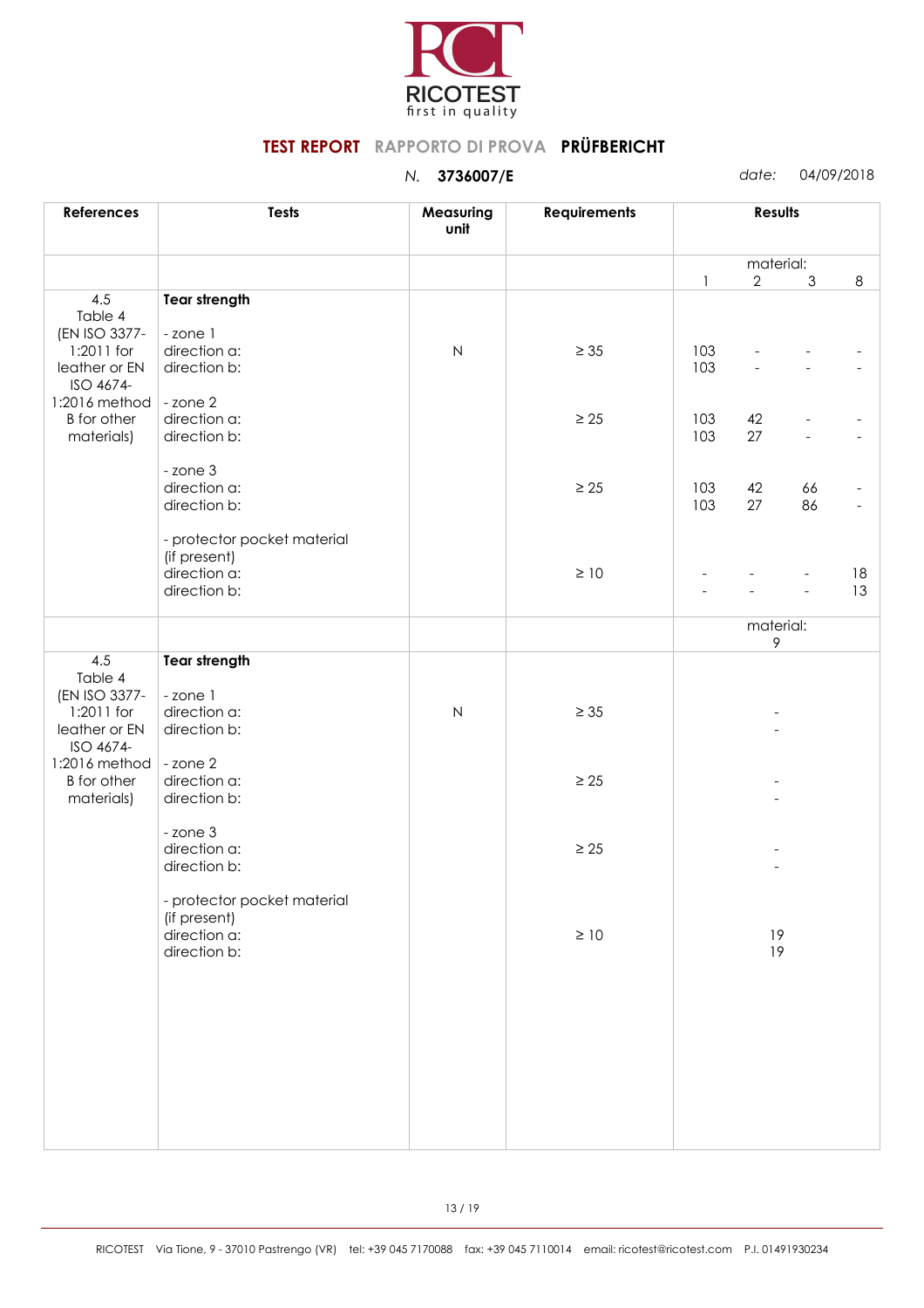

| <b>References</b>                  | Tests                                                                                                                                                         | Measuring<br>unit | <b>Requirements</b>                               | <b>Results</b>              |
|------------------------------------|---------------------------------------------------------------------------------------------------------------------------------------------------------------|-------------------|---------------------------------------------------|-----------------------------|
| 4.6                                | Restraint                                                                                                                                                     |                   |                                                   |                             |
| 4.6.3<br>(5.5.3.2)                 | Garment sleeve restraint                                                                                                                                      |                   | shall not be possible to<br>extract the test cone | pass                        |
| (5.5.3.2.4)                        | In the case of loop restraints, the<br>distance between point A and<br>point B shall not be more than 140<br>mm                                               |                   | pass                                              |                             |
| 4.7                                | Additional garment construction<br>requirements                                                                                                               |                   |                                                   |                             |
| 4.7.1                              | Garments shall meet the following<br>requirements, according to their<br>zones, which are determined<br>according to the procedure<br>described in clause 5.2 |                   | pass                                              | pass                        |
| 4.7.2                              | Structural closures                                                                                                                                           |                   |                                                   |                             |
|                                    |                                                                                                                                                               |                   |                                                   | central zip closure         |
| 4.4.2<br>Table 3<br>(EN 13594:2015 | Seam strength of the structural<br>closures:                                                                                                                  |                   |                                                   |                             |
| p. 6.7 Annex B)                    | -zone 1                                                                                                                                                       | N/mm              | $\geq 6$                                          |                             |
|                                    | - zone 2                                                                                                                                                      |                   | $\geq 6$                                          |                             |
|                                    | - zone 3                                                                                                                                                      |                   | $\geq 4$                                          | 17,0                        |
|                                    | Structural closures shall not<br>separate anywhere along their<br>length during testing                                                                       |                   | pass                                              | pass                        |
|                                    |                                                                                                                                                               |                   |                                                   |                             |
|                                    |                                                                                                                                                               |                   |                                                   | external pocket zip closure |
| 4.4.2<br>Table 3<br>(EN 13594:2015 | Seam strength of the structural<br>closures:                                                                                                                  |                   |                                                   |                             |
| p. 6.7 Annex B)                    | -zone 1                                                                                                                                                       | N/mm              | $\geq 6$                                          | $\overline{\phantom{a}}$    |
|                                    | - zone 2                                                                                                                                                      |                   | $\geq 6$                                          | 8,3                         |
|                                    | - zone 3                                                                                                                                                      |                   | $\geq 4$                                          | 8,3                         |
|                                    | Structural closures shall not<br>separate anywhere along their<br>length during testing                                                                       |                   | pass                                              | pass                        |
|                                    |                                                                                                                                                               |                   |                                                   |                             |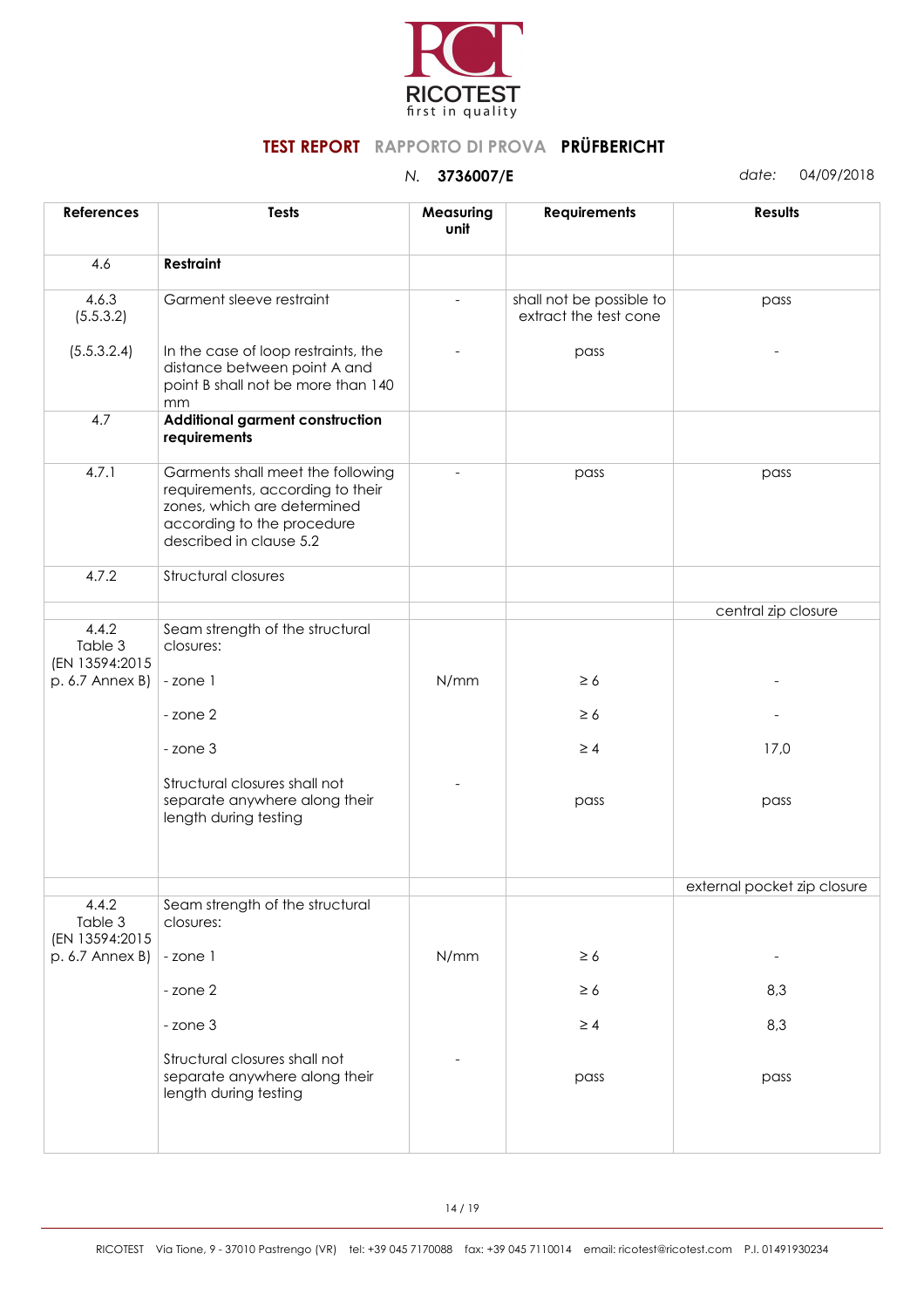

| <b>References</b>                  | <b>Tests</b>                                                                                                                                                                                                                                                                                                                                                                                                                                                                                                                                                                                                                                                                                                                                                                                                                                                                                                                                                                                                                          | Measuring<br>unit | <b>Requirements</b> | Results           |
|------------------------------------|---------------------------------------------------------------------------------------------------------------------------------------------------------------------------------------------------------------------------------------------------------------------------------------------------------------------------------------------------------------------------------------------------------------------------------------------------------------------------------------------------------------------------------------------------------------------------------------------------------------------------------------------------------------------------------------------------------------------------------------------------------------------------------------------------------------------------------------------------------------------------------------------------------------------------------------------------------------------------------------------------------------------------------------|-------------------|---------------------|-------------------|
|                                    |                                                                                                                                                                                                                                                                                                                                                                                                                                                                                                                                                                                                                                                                                                                                                                                                                                                                                                                                                                                                                                       |                   |                     | vents zip closure |
| 4.4.2<br>Table 3<br>(EN 13594:2015 | Seam strength of the structural<br>closures:                                                                                                                                                                                                                                                                                                                                                                                                                                                                                                                                                                                                                                                                                                                                                                                                                                                                                                                                                                                          |                   |                     |                   |
| p. 6.7 Annex B)                    | -zone 1                                                                                                                                                                                                                                                                                                                                                                                                                                                                                                                                                                                                                                                                                                                                                                                                                                                                                                                                                                                                                               | N/mm              | $\geq 6$            |                   |
|                                    | - zone 2                                                                                                                                                                                                                                                                                                                                                                                                                                                                                                                                                                                                                                                                                                                                                                                                                                                                                                                                                                                                                              |                   | $\geq 6$            |                   |
|                                    | - zone 3                                                                                                                                                                                                                                                                                                                                                                                                                                                                                                                                                                                                                                                                                                                                                                                                                                                                                                                                                                                                                              |                   | $\geq 4$            | 7,7               |
|                                    | Structural closures shall not<br>separate anywhere along their<br>length during testing                                                                                                                                                                                                                                                                                                                                                                                                                                                                                                                                                                                                                                                                                                                                                                                                                                                                                                                                               |                   | pass                | pass              |
| 4.7.3                              | Vents<br>Openings in any zone of the SSL<br>created by vents or vent systems of<br>any type, including vents closed<br>with structural closures or vent<br>systems designed with multiple<br>closures or fastening systems used<br>in combination to create a larger<br>vent area, shall be completely<br>covered by SSL material that meets<br>the applicable zone requirements<br>or the vent opening must be filled<br>with material that meets the<br>applicable zone requirements, with<br>the exception of vents that are<br>single linear openings in Zone 2 or<br>single linear openings crossing from<br>Zone 2 to Zone 3. These Vents may<br>have an opening that is filled with<br>Zone 3 material, provided the vent<br>has been designed so that its<br>opening is restricted to 4 cm or less<br>in width, when measured at 90° to<br>the line of the closure, at any point<br>along the length of the vent. Apart<br>from these exceptions, vents or<br>vent systems crossing over more<br>than one zone shall meet the |                   | pass                | pass              |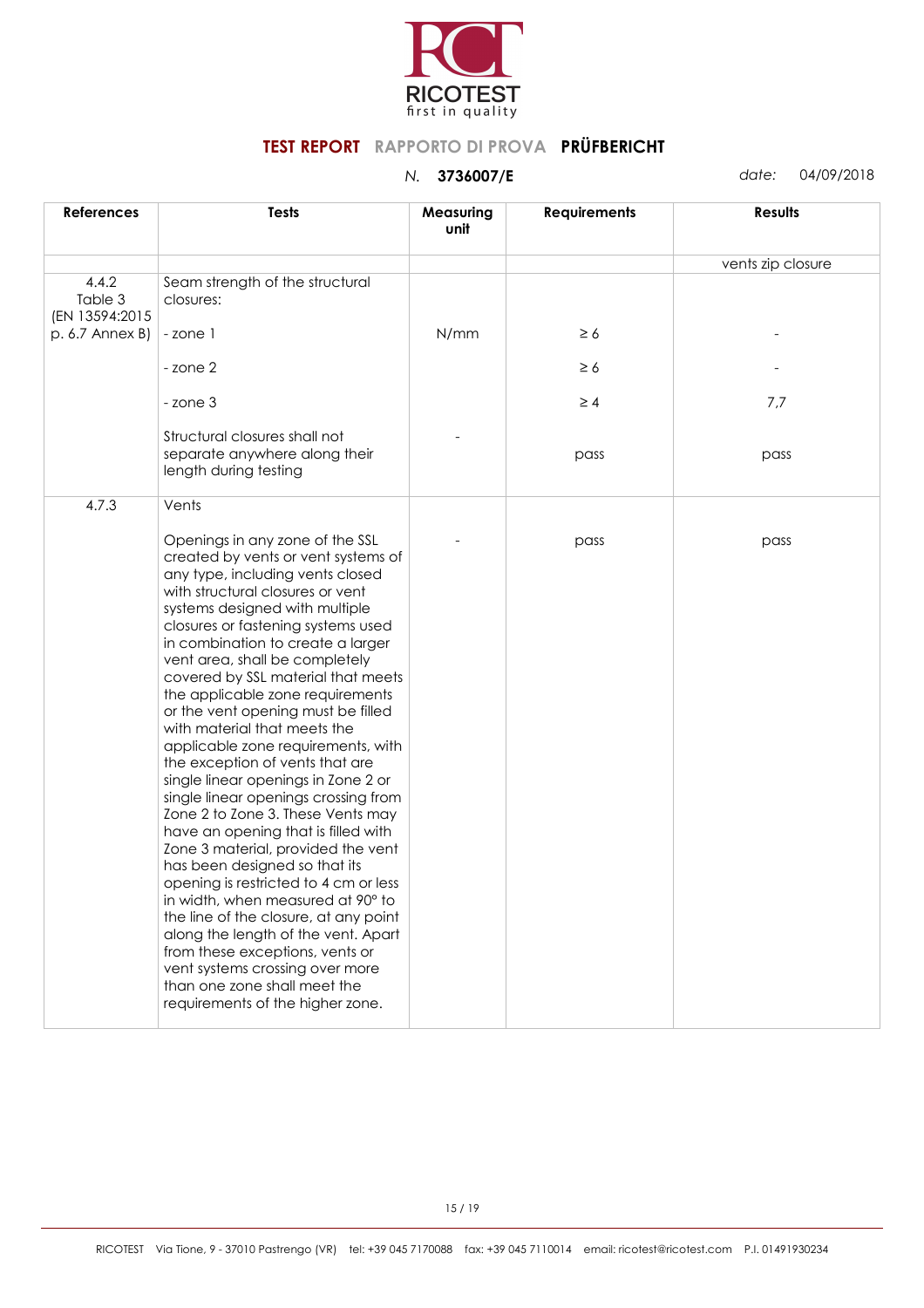

| <b>References</b> | Tests                                                                                                                                                                                                                              | Measuring<br>unit | <b>Requirements</b> | <b>Results</b> |
|-------------------|------------------------------------------------------------------------------------------------------------------------------------------------------------------------------------------------------------------------------------|-------------------|---------------------|----------------|
| 4.7.4             | <b>Pockets</b><br>Pockets creating an opening in the<br>SSL shall have SSL material inside<br>which fills the exposed opening<br>and extends along the interior of<br>the pocket beyond the opening at<br>least an additional 3 cm |                   | pass                | pass           |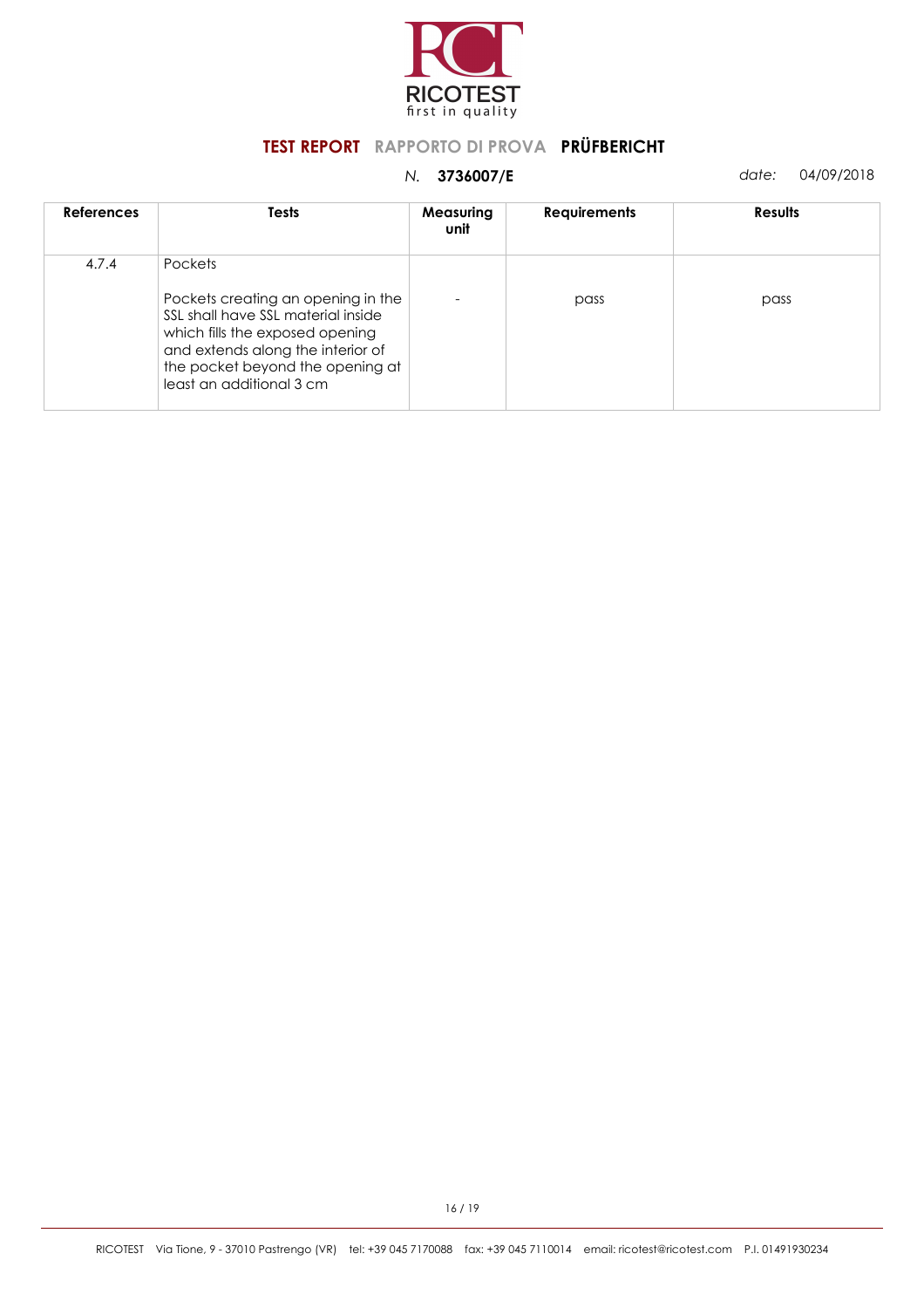

| <b>References</b>        | <b>Tests</b>                                                                                                                                                                                                                                                                     | Measuring<br>unit | <b>Requirements</b> | <b>Results</b> |
|--------------------------|----------------------------------------------------------------------------------------------------------------------------------------------------------------------------------------------------------------------------------------------------------------------------------|-------------------|---------------------|----------------|
| 4.8<br>(5.6)<br>table 11 | Fit and ergonomics                                                                                                                                                                                                                                                               |                   |                     |                |
| a                        | Pre-donning assessment<br>Can you confirm that no metallic,<br>ceramic, plastic or similar hard<br>materials present as studs, staples,<br>rivets, plates, or other structures,<br>used to form part<br>of the protective layer of the<br>garment, pose a hazard to the<br>user? |                   | yes/no              | yes            |
| $\mathsf b$              | Does the construction of the<br>garment protect the body from<br>such structures when necessary?                                                                                                                                                                                 |                   | yes/no              | yes            |
| $\mathsf C$              | When such features do penetrate<br>the protective layer, the inner<br>surfaces of these features are flush<br>to the protective layer?                                                                                                                                           |                   | yes/no              | yes            |
| d                        | Is the garment free from any rough,<br>sharp or hard components, or<br>other<br>features that might cause irritation<br>or that would make riding<br>hazardous?                                                                                                                  |                   | yes/no              | yes            |
| $\overline{2}$           | Is the garment sized in accordance<br>with the manufacturer's fit<br>information and in accordance<br>with the fit instructions supplied in<br>the manufacturer's information<br>notice for users, or according to EN<br>ISO 13688 or is it made-to-measure?                     |                   | yes/no              | yes            |
| 3                        |                                                                                                                                                                                                                                                                                  |                   |                     |                |
| $\alpha$                 | Donning<br>Is It possible to put on the garment<br>and to operate the fasteners and<br>adjusters without impediment?                                                                                                                                                             |                   | yes/no              | yes            |
| $\sf b$                  | Is it possible to don gloves and<br>helmet while wearing the<br>garment?                                                                                                                                                                                                         |                   | yes/no              | yes            |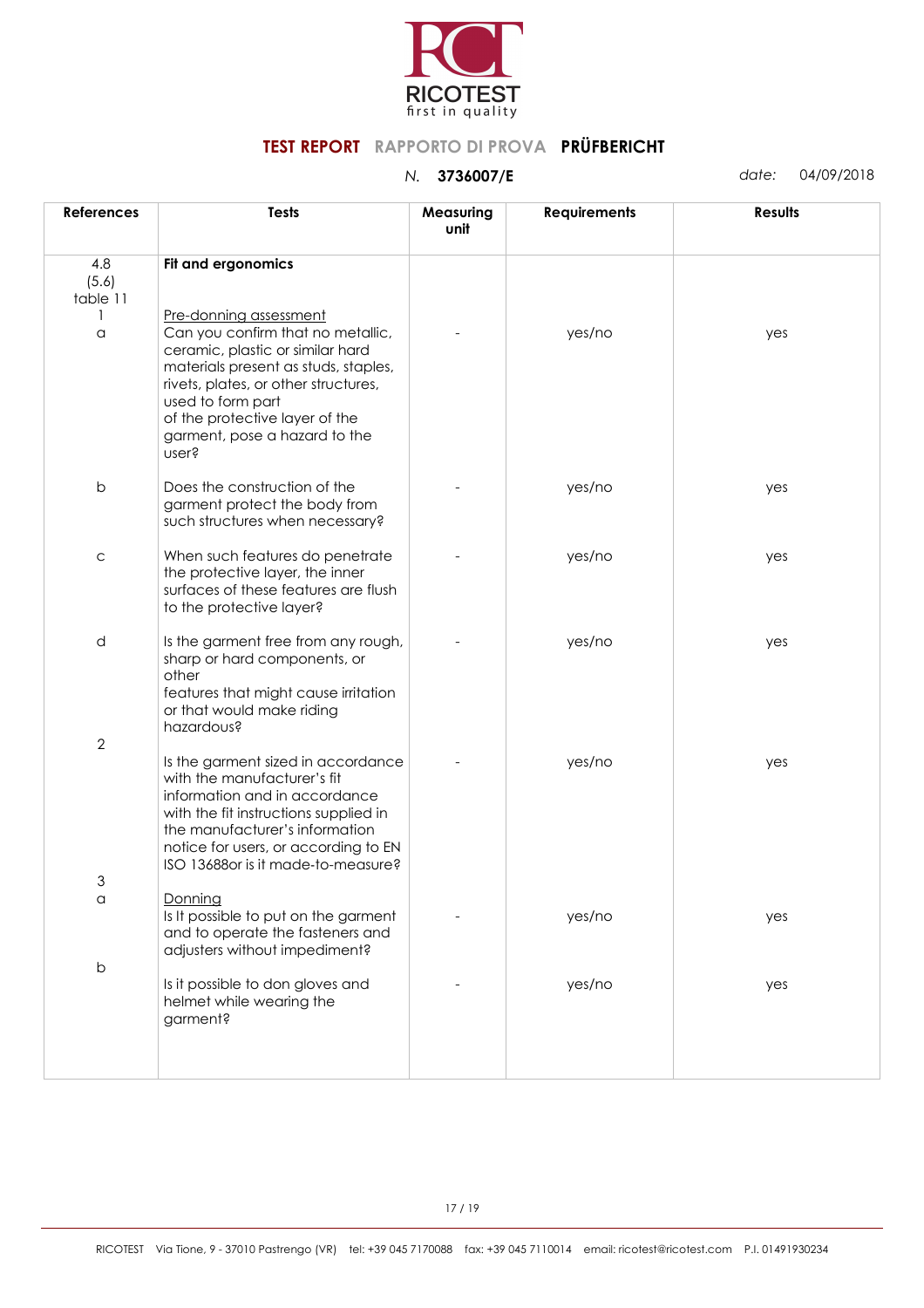

| <b>References</b> | <b>Tests</b>                                                                                                                                                                                                                                           | Measuring<br>unit | <b>Requirements</b>                                                                                                              | <b>Results</b> |
|-------------------|--------------------------------------------------------------------------------------------------------------------------------------------------------------------------------------------------------------------------------------------------------|-------------------|----------------------------------------------------------------------------------------------------------------------------------|----------------|
| 4                 | Off-bike activities                                                                                                                                                                                                                                    |                   |                                                                                                                                  |                |
|                   | Can the following be carried out<br>without difficulty?                                                                                                                                                                                                |                   |                                                                                                                                  |                |
| $\alpha$          | Walking on the flat.                                                                                                                                                                                                                                   |                   | yes/no                                                                                                                           | yes            |
| $\sf b$           | Mounting and dismounting a<br>motorcycle or a device that<br>mimics one.                                                                                                                                                                               |                   | yes/no                                                                                                                           | yes            |
|                   | Riding actions                                                                                                                                                                                                                                         |                   |                                                                                                                                  |                |
| $\sqrt{5}$        | Is it possible to perform the<br>following without difficulty:                                                                                                                                                                                         |                   |                                                                                                                                  |                |
| $\alpha$          | Sit astride a motorcycle or device<br>that mimics it, while adopting a<br>riding position.                                                                                                                                                             |                   | yes/no                                                                                                                           | yes            |
| $\sf b$           | Make the body movements and<br>position changes necessary to<br>control the motorcycle.                                                                                                                                                                |                   | yes/no                                                                                                                           | yes            |
| $\mathsf C$       | While holding both handlebar<br>grips, turn the head to look to the<br>rear.                                                                                                                                                                           |                   | yes/no                                                                                                                           | yes            |
| 6                 | Are all impact protectors correctly<br>positioned in such a way as to<br>protect the appropriate body parts<br>(refer to 5.4.2) whilst not preventing<br>adequate movement of limbs or<br>impeding the rider's effective<br>control of the motorcycle? |                   | yes/no                                                                                                                           | yes            |
| $\overline{7}$    | Is the garment free of unnecessary<br>tightness, which restricts body<br>movement or blood flow in such a<br>way as to prevent effective<br>operation of the motorcycle?                                                                               |                   | yes/no                                                                                                                           | yes            |
| $\,8\,$           | Does the garment fit without<br>creating dangerous interference<br>with the helmet?                                                                                                                                                                    |                   | yes/no                                                                                                                           | yes            |
|                   | Size range<br>the garment is sized in accordance<br>with:                                                                                                                                                                                              |                   | the manufacturer's fit<br>information and in<br>accordance with the<br>fit instructions supplied<br>in the information<br>notice | pass           |